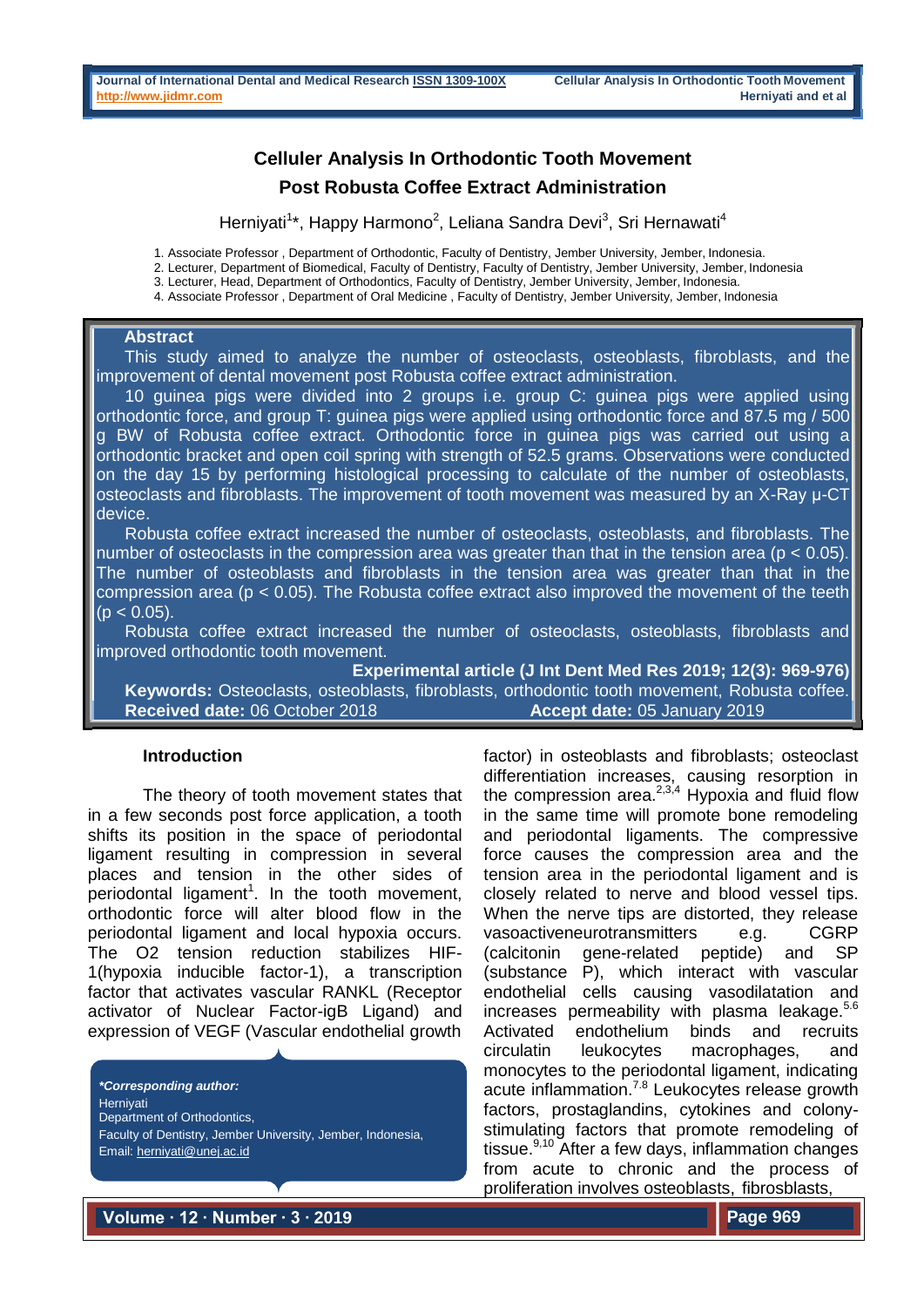osteoclasts, and endothelial cells.<sup>1</sup>

Osteoclasts are bone degrading cells.<sup>11</sup> Active osteoclasts are filled with mitochondria in the cytoplasm to provide the necessary energy for bone resorption. Active osteoclasts will result

in bone resorption. $12,13}$  Bone resorption will subsequently lead to tooth movement of orthodontic followed by remodeling of periodontal

ligament and alveolar bone.<sup>6</sup> Differentiation of osteoclasts is regulated by cytokines i.e. RANKL and M-CSF (Macrophage colony-stimulating factor), which are important roles responsible for the survival and proliferation of precursor cells of osteoclast. It also causes expression of RANK in precursor cells of osteoclast generate an efficient response to signal path of the RANKL-RANK.<sup>11,13</sup>

Osteoblasts are cells that bone form and have several important roles in remodeling of bone: expression of osteoclastogenic factors, production of bone matrix proteins, and mineralization of bone.<sup>14</sup> New bone is formed in the tension area as a result of orthodontic force during orthodontic treatment.<sup>15</sup> Osteoblasts are "non-core" and special bone-forming cells. Osteoblasts can synthesize type I collagen matrix and express Runx2 (Runt-related transcription factor-2)/Cbfa1(Core Binding Factor a-1), a master switch for differentiation of osteoblast<br>from mesenchymal progenitor cells.<sup>16</sup> from mesenchymal Osteoblasts that function in bone formation are needed for remodeling in the resorption sites of compression area, and form new bone in the compression area and tension area.<sup>17</sup>

Fibroblasts are important cells that may carry out the function of collagen formation as well as resorption function or collagen destruction. In the tension area, during ortgodontic tooth movement, the periodontal ligament will extend and fibroblast proliferation occurs. The fibroblasts synthesize extracellular matrix proteins including glycosaminoglycan, fibronectin, and collagen which are protein structures of periodontal connective tissue. Subsequently, it occurs bone remodeling and re-formation of periodontal cords.<sup>18</sup> In the orthodontic tooth movement, collagen cords in the ligament of periodontal are required to continue undergoing remodeling in order to adapt to the changes of tooth position.<sup>19</sup>

The success of orthodontic treatment is influenced by many factors, including oral hygiene, periodontal health, and orthodontic strength.<sup>20</sup> A number of studies on the effects of materials and medicines on orthodontic tooth

movement have been carried out for instance medicines demonstrating the effects that inhibit orthodontic tooth movement e.g. osteoprotegerin and bisphosphonate (Pamidronat) $2^{1.22}$ , and those which may accelerate orthodontic tooth which may accelerate orthodontic movement  $e.g.$  caffeine.<sup>23,24</sup> Application of injection or topical PGE2 (Prostaglandin E2) may also improve tooth movement.<sup>25,26,27</sup>

Coffee is widely consumed as beverage which has a high antioxidant content.<sup>28</sup> Coffee contains caffeine which may increase osteoclast formation through increased RANKL.<sup>23,29</sup> Some compounds in coffee have antioxidant effects i.e. chlorogenic acid, ferulic, caffeic and n coumaric.<sup>30</sup> In roasted coffee, melanoidins or brown pigments will be formed which consider as strong antioxidants. $31$  Caffeic and chlorogenic acids which have antioxidant effects, may reduce oxidative stress in osteoblasts.<sup>32</sup> The studies showed chlorogenic acid promotes osteogenesis in hAMSCs ( human adipose-derived<br>mesenchymal stem cells).<sup>33</sup> Caffeic acid mesenchymal stem cells).<sup>33</sup> Caffeic acid accelerates wound healing by stimulating collagen synthesis by fibroblasts.<sup>34</sup>

This study aimed to analyze the Robusta coffee extract effects on the number of osteoblasts, osteoclasts and fibroblasts, as well as the improvement of tooth movement using animal experiment i.e. guinea pigs.

## **Materials and methods**

This experimental laboratories research used 10 guinea pigs with following criteria: male, healthy, aged 10-12 months, and weighing about 500 grams. The guinea pigs were divided randomly into 2 groups: control group (C): the guinea pigs were applied using orthodontic force and treatment group (T): the guinea pigs were applied using orthodontic force and Robusta coffee extract of 87.5 mg/500 g of BW (equivalent with that contained in 1 cup of coffee). The orthodontic force applied to guinea pigs was performed by means of anesthetizing guinea pigs using ketamine, afterward each mandible incisor of the animals was installed using a band matrix and orthodontic bracket (Ortho-technology, USA) and moved to the distal using an open coil spring (Ortho-technology, America) with strength of 52.5 grams. (Figure 1).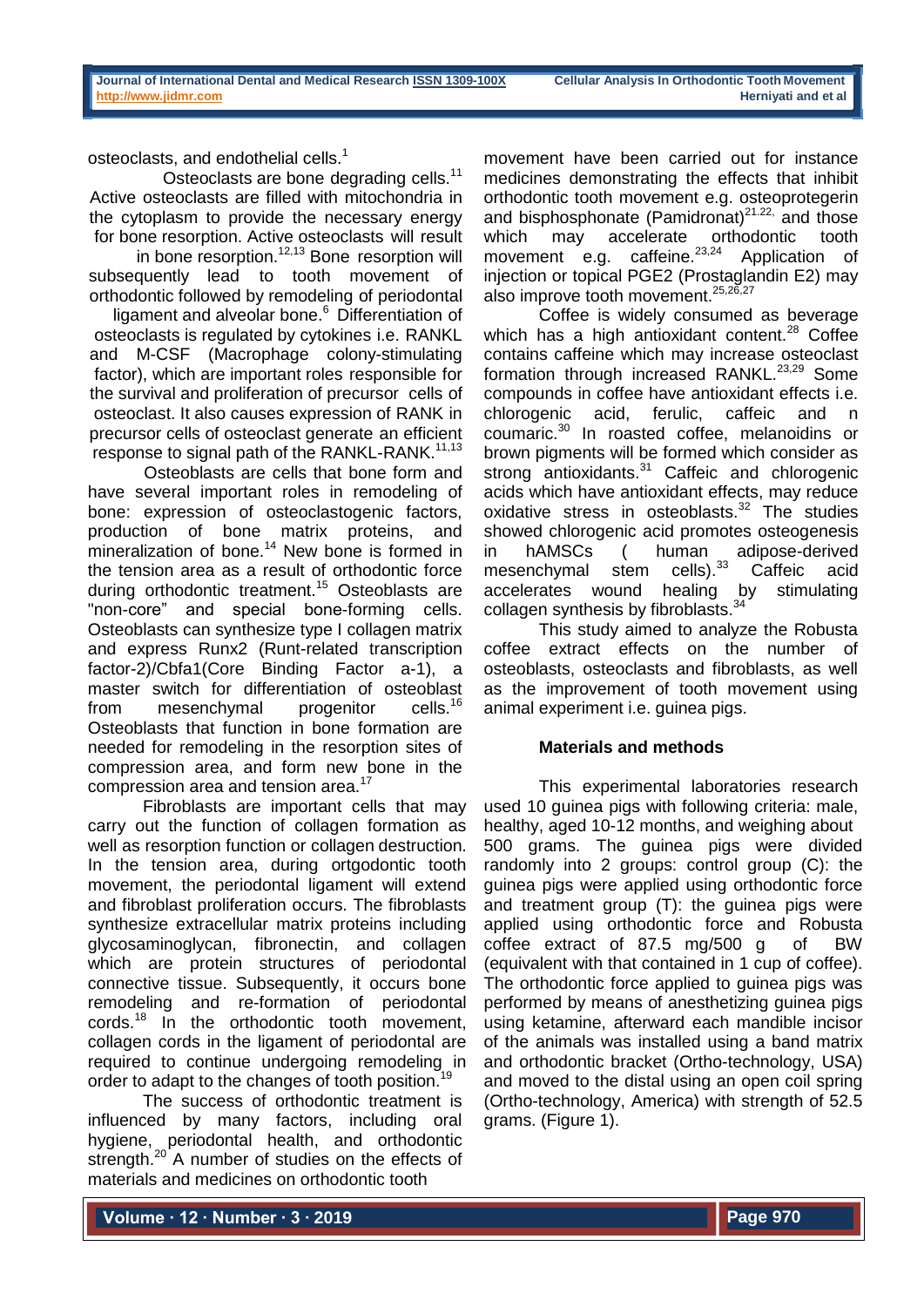

**Figure 1.** Installation of an orthodontic appliance in the guinea pigs. A band matrix and orthodontic bracket (yellow arrow) were installed on the mandible incisors, and moved distally using an open coil spring (red arrow)

Observations were made by means of sacrificing guinea pigs on the day 15, and taking their right and left mandible incisors and their periodontal tissues. The tissue was subsequently processed histologically and HE staining was performed. Calculation of the number of osteoclasts, osteoblasts and fibroblasts was conducted using a light microscope (Olympus, Tokyo, Japan). The measurement of improved tooth movement in the animals was performed by measuring from the mesial of right mandible incisor passing the top of the alveolar bone between the two teeth to the mesial left mandible incisor using Micro-Computed Tomography (µ-CT) Bruker SkyScan 1173 High X-Ray device. Energy Micro-CT at FMIPA ITB Micro-CT

Laboratory. The initial processing was repositioning of objects in 3D room, and object analysis in the form of length measurements was performed using Data Viewer software (Bruker Micro-CT, Belgium).

The data was analized using independent t test and paired t test with 95% level of significance ( $\alpha$  = 0.05). This research has been approved by the Ethical Research Committee of the Medical Faculty, Jember University, Number: 1150/H25.1.11/KE/2017.

#### **Results**

The effect of Robusta coffee extract on the number of osteoclasts, osteoblasts, fibroblasts and the improvement of right and left mandible incisor movement were shown in the Tables 1,2,3 and 4 and the Figures 2,3,4, and 5.

The mean and standard deviation of the number of osteoclasts in the control and the treatment groups in the compression and tension areas are shown in Table 1. The data shows that Robusta coffee extract administration increased the number of osteoclasts in the compression area ( $p \le 0.05$ ) and the tension area ( $p \ge 0.05$ ), Robusta coffee extract increased the number of osteoclasts in the compression area greater than that in the tension area (<0, 05). The histology of osteoclast in the compression and the tension areas in the Control (C) and Treatment (T) groups shown in Figure 2.

| <b>Groups</b> | N | 「Osteoclasts (Mean ± Standard Deviation) |                   |              |
|---------------|---|------------------------------------------|-------------------|--------------|
|               |   | <b>Compression</b>                       | Tension           |              |
| Control       |   | $2.140 \pm 0.114$                        | $0.220 \pm 0.130$ | $0.000^{**}$ |
| Treatment     |   | $3.940 \pm 0.114$                        | $0.240 \pm 0.114$ | $0.000^{**}$ |
|               |   | 0.000*                                   | 0.803*            |              |

**Table 1**. The mean and standard deviation of the number of osteoclasts and the results of different tests between the compression areas and the tension areas in the control group and treatment group

**Notes** :  $p < 0.05$  = significant

p > 0,05 = non significant

\* Based on t test

\*\* Based on paired t test

| <b>Groups</b>    | N | Osteoblasts (Mean ± Standard Deviation) |                    |           |
|------------------|---|-----------------------------------------|--------------------|-----------|
|                  |   | <b>Compression</b>                      | Tension            |           |
| Control          |   | $12.320 \pm 0.277$                      | $12.420 \pm 0.311$ | $0.606**$ |
| <b>Freatment</b> |   | $13.320 \pm 0.277$                      | $15.380 \pm 0.349$ | $0.000**$ |
|                  |   | 0.000*                                  | 0.000*             |           |

**Table 2.** The mean and standard deviation of osteoblasts and the results of different tests between the compression areas and the tension areas in the control group and treatment group. **Notes** :  $p < 0.05$  = significant

 $p > 0,05 =$  non significant \* Based on t test

\*\* Based on paired t test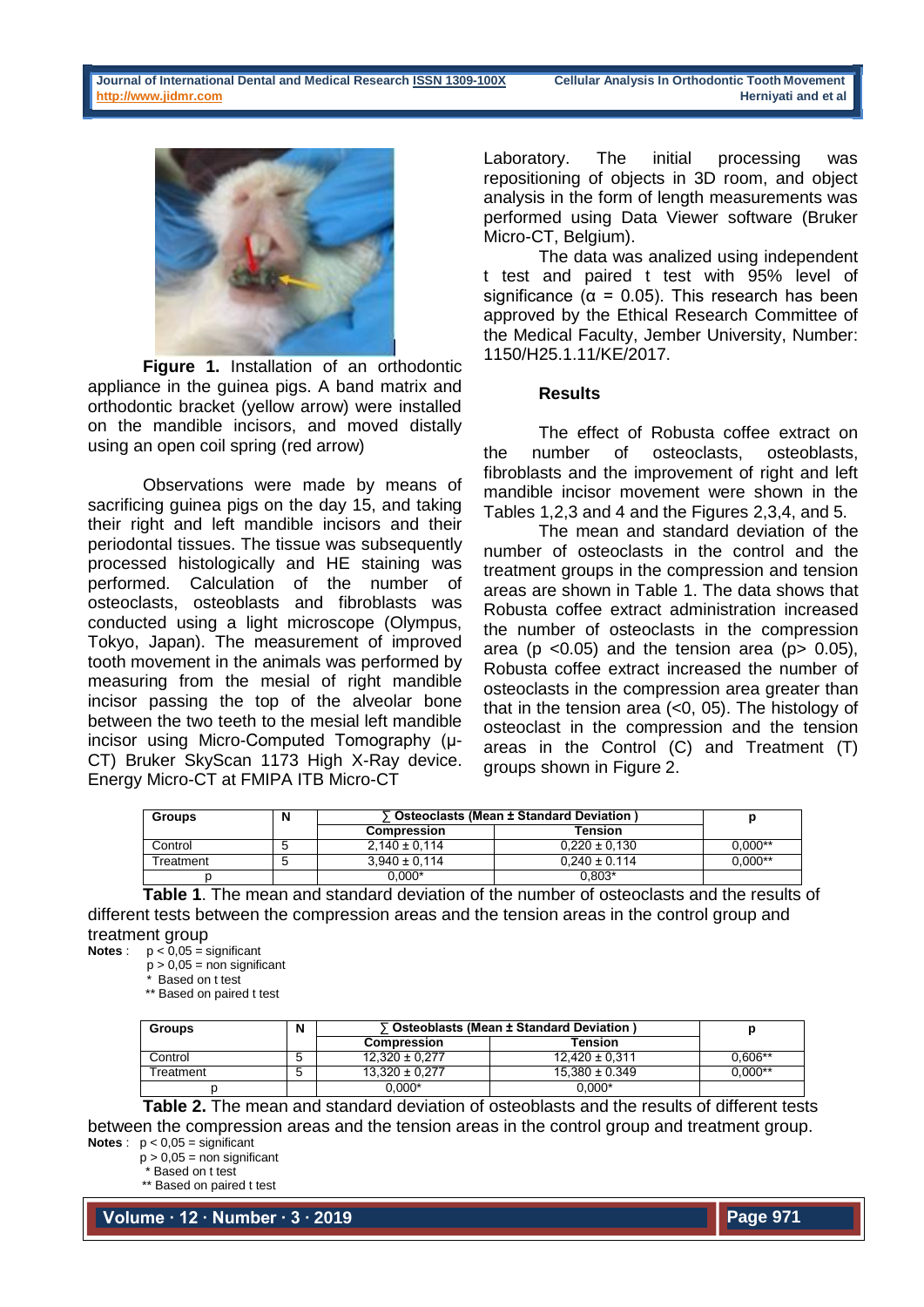| <b>Groups</b>         | N | <b>Fibroblasts (Mean ± Standard Deviation)</b> |                    |           |
|-----------------------|---|------------------------------------------------|--------------------|-----------|
|                       |   | <b>Compression</b>                             | Tension            |           |
| Control               | b | $20.060 \pm 0.207$                             | $24.000 \pm 0.158$ | $0.000**$ |
| <sup>-</sup> reatment | b | $22.900 \pm 0.339$                             | $28.580 \pm 0.192$ | 0.000**   |
|                       |   | $0.000*$                                       | $0.000*$           |           |

**Table 3**. The mean and standard deviation of fibroblasts, and different test results between the compression area and the tension area in the control group and treatment group

**Notes**:  $p < 0.05$  = significant

 $p > 0,05 =$  non significant<br> $p > 0,05 =$  non significant

Based on t test

\*\* Based on paired t test

| <b>Groups</b> | n      | Tooth movement (mm) |
|---------------|--------|---------------------|
| Control       | G      | $2.967 \pm 0.005$   |
| Гreatment.    | ∽<br>J | $4.450 \pm 0.002$   |
|               |        | $0.000*$            |

**Table** 4. The mean and standard deviation of the distance between the mesial of the right mandible incisor and the mesial of the left mandible incisor which shows the right and left mandible incisor movement, and the different test results between the control group and the treatment group. **Notes** : p < 0,05 = significant

\* Based on t test



**Figure 2.** Osteoclasts in in periodontal ligament are marked with blue arrows: in compression area of control group (A), tension area of control group (B), compression area of treatment group (C) and tension area of reatment group (D) (HE, 100x magnification).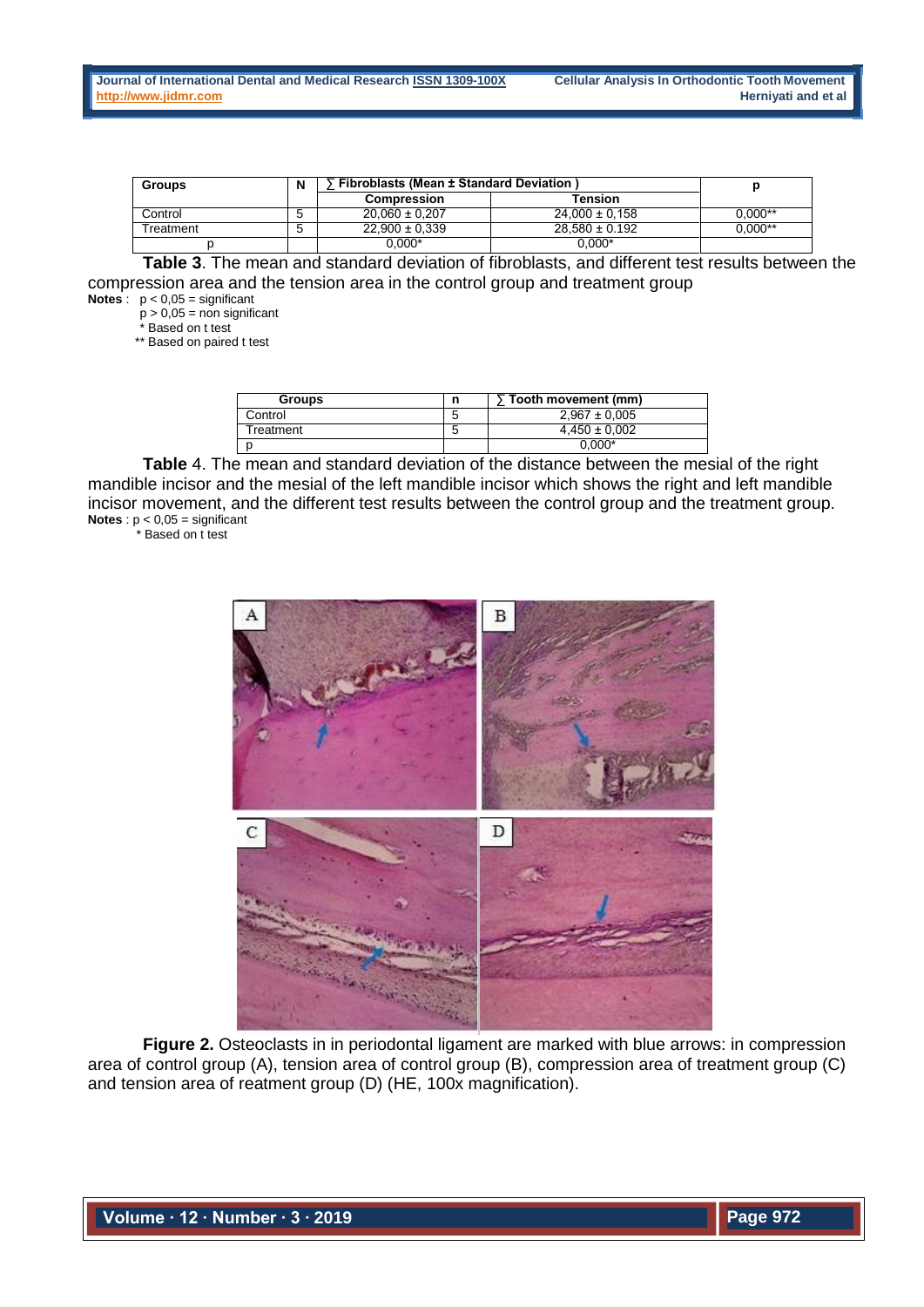

**Figure 3**. Osteoblasts in periodontal ligament are marked with white arrows: in compression area of control group (A), tension area of control group (B), compression area of treatment group (C) and tension area of treatment group (D) (HE, 400x magnification).



**Figure 4**. Fibroblasts in in periodontal ligament are marked with red arrows: in compression area of control group (A), tension area of control group (B), compression area of treatment group (C) and tension area of treatment group (D) (HE, 400x magnification).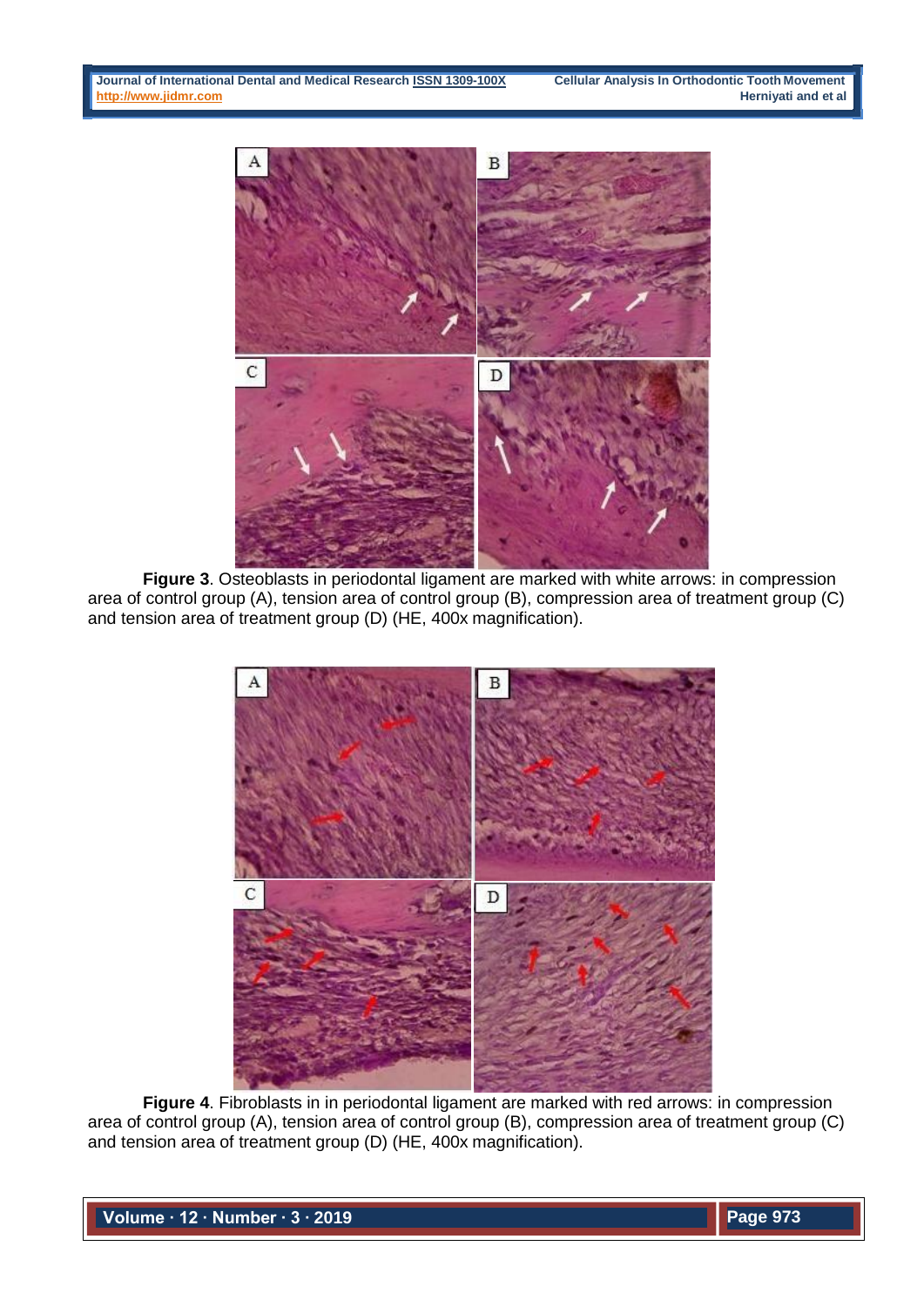

**Figure 5.**Improved right and left mandible incisor movement to distal which is the distance between the mesial of the right mandible incisor and the mesial left mandible incisor using X-Ray Micro-Computed Tomography ( $\mu$ -CT) in the control group (A) and the treatment group (B) indicated by yellow arrow.

The mean and standard deviation of the number of osteoblasts in the control and the treatment groups in the compression and the tension areas are shown in Table 2. The data show that Robusta coffee extract administration increased the number of osteoblasts in the compression area (p <0.05) and the tension area (p <0.05). Robusta coffee extract increased the number of osteoblasts in the tension area greater than that in the compression area ( $p$  <0, 05). The histology of osteoblasts in the compression and the tension areas in the Control (C) and Treatment (T) groups shown in Figure 3.

The mean and standard deviation of the number of fibroblasts in the control and the treatment groups in the compression and the tension areas are shown in Table 3. The data show that Robusta coffee extract increased the number of fibroblasts in the compression area (p  $<$ 0.05) and the tension area (p  $<$ 0.05). Robusta coffee extract administration increased the number of fibroblast in the tension area greater than that in the compression area ( $p$  <0,05). The histology of fibroblast in the compression and the tension areas in the Control (C) and Treatment (T) groups shown in Figure 4.

The improvement of right and left mandible incisor movement using X-Ray Micro-Computed Tomography (µ-CT) was obtained by measuring the distance from the mesial of the right mandible incisor passing through the alveolar bone to the distal of the left mandible incisor in the Control (C ) and Treatment (T) groups. (Figure 5). The measurement results were a distance between the mesial of the right mandible incisor and the mesial of the left mandible incisor are shown in Table 4.

Table 4 shows the mean and standard deviation of the distance between the mesial of the right mandible incisors and the mesial of the left mandible incisors indicating the movement of the right and left mandible incisors to the distal in the control group and treatment group. The test results showed that administration of the Robusta coffee extract improved the distance between the mesial of the right mandible incisors and the mesial of the left mandible incisors compared to the control group ( $p < 0.05$ )

### **Discussion**

The ability of the tooth to move through the bone depends on the periodontal ligament attached to the tooth to the adjacent bone. The periodontal ligament is a structure of solid fibrous connective tissue consisting of cells, collagen cords, nerve and the components of vascular, and tissue fluid. Cells contained in the periodontal ligament include: 1) synthetic cells i.e. fibroblasts ranged 50-60%, osteoblasts, cementoblasts, 2) resorptive cells i.e. osteoclasts, fibroblasts and cementoclasts, 3) progenitor cells including undifferentiated mesenchymal cells, 4) defense cells i.e. macrophages, lymphocytes and mast cells, and 5) epithelial cells which are remnants of the epithelial root sheath of Hertwig.<sup>1</sup>

Robusta coffee extract increases the number of osteoclasts in the compression and the tension areas compared to the control, while in the compression area the number of osteoclasts is more than that in the tension area. This is because coffee contains caffeine which may increase osteoclast formation through an increase in RANKL.<sup>23</sup> RANKL which is a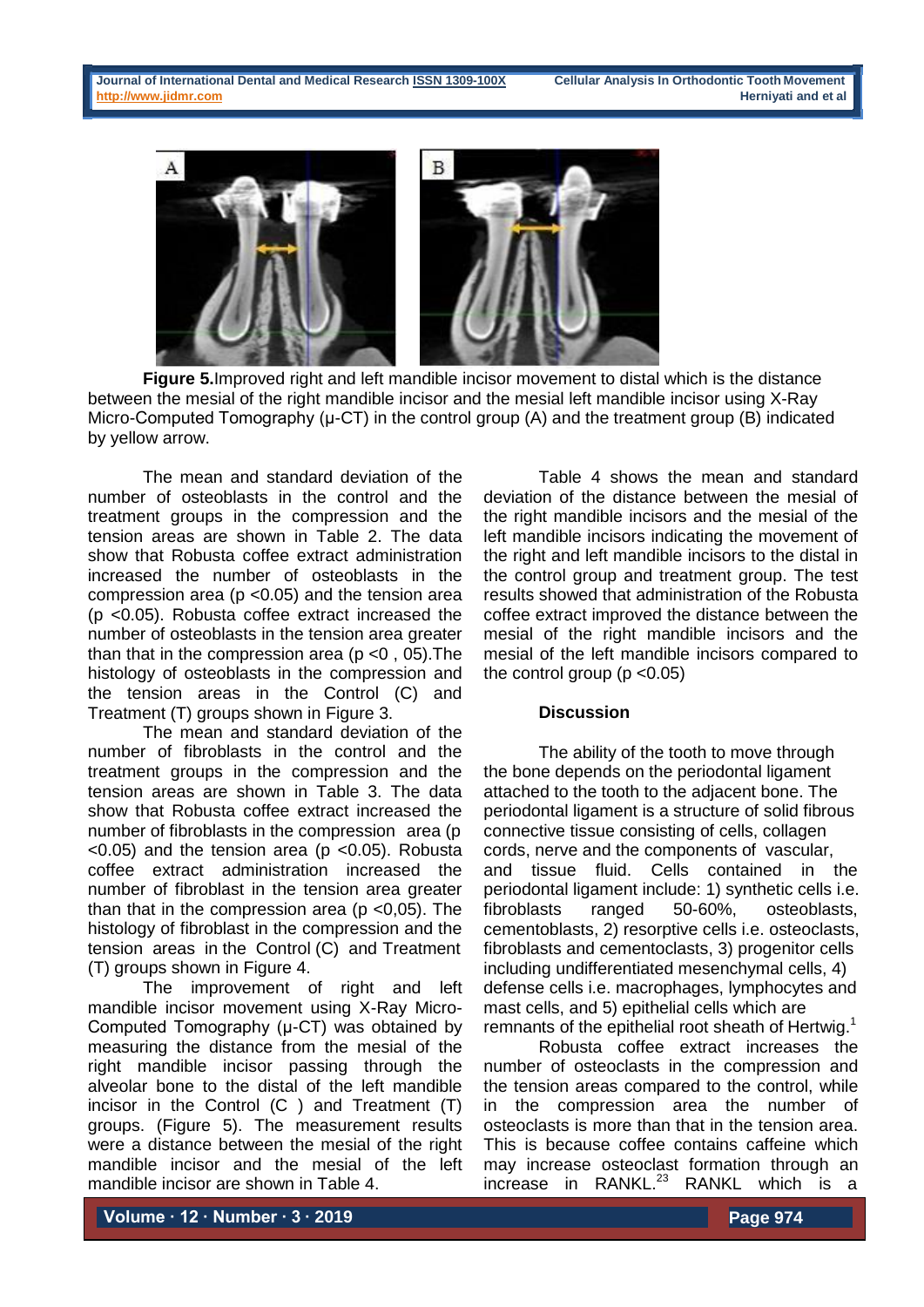regulator of bone remodeling during tooth movement,<sup>35</sup> subsequently binds to RANK on precursors of osteoclast, which promotes osteoclast differentiation and proliferation allowing osteoclasts become active and result in increased resorption of bone.<sup>12,13</sup> Bone resorption will shortly cause orthodontic tooth movement, followed by remodeling of alveolar bone and periodontal ligament.<sup>6</sup> Increased osteoclastogenesis in the compression area of periodontal ligament that causes an increase in tooth movement is also evident in this study which showed an increase in the right and left mandible incisor movement towards distal.

Differentiation of osteoclasts is regulated by the transcription factor NFATc1 (Nuclear Factor of Activated T-cells  $1$ <sup>11</sup>. NFATc1 is the main regulator that induces osteoclast differentiation and plays an important role in fusion and activation of osteoclast through increased regulation of various genes responsible for osteoclast attachment, migration, acidification, degradation of inorganic and bone organic matrix  $36$  The research showed that Robusta coffee extract increased NFATc1 in rats induced by orthodontic forces.<sup>37</sup>

Osteoblasts function to form bone, necessary to remodeling the resorption area in the compression area and forming new bone in the compression area and tension area.<sup>17</sup> Differentiation of osteoblast in alveolar bone involves an increase in expression of Runx2/<br>Cbfa1.<sup>38</sup> Runx2 induces differentiation of Runx2 induces differentiation of multipotent mesenchymal cells into immature osteoblasts.<sup>39</sup>

Robusta coffee extract increases the number of osteoblasts in compression and tension areas due to the content of chlorogenic, caffeic ferulic, and n coumaric acids which has antioxidant properties.<sup>33</sup> ROS may increase peroxidation of lipid which is the main cause of damage to cell membranes, the structure and function of osteoblast cells. The results studies have also shown that oxidative stress reduces the rate of bone formation by decreasing the osteoblasts differentiation and life.<sup>40</sup> Chlorogenic acid and caffeic acid convert free radicals into stable products<sup>41</sup>, may reduce oxidative stress in osteoblasts,<sup>33</sup> thus increasing differentiation and the life of osteoblasts, as well as important for stimulating osteoblast activity.<sup>42</sup> The results showed that Robusta coffee extract increased the Runx2 in rats induced with orthodontic force.<sup>37</sup>

Application of orthodontic force may emerge hyalinization, cause necrosis of periodontal ligament cells, and bone resorption, resulting in damage to the periodontal cord structure <sup>43</sup>. Fibroblast cells experience swelling in the endoplasmic reticulum, vacuole formation, fibroblast cells rupture and cytoplasmic loss.<sup>6</sup>

Robusta coffee extract increased the number of fibroblasts on the compression and tension area compared to those not administered with Robusta coffee extract. It occurs because the content of coffee is chorogenic acid and caffeic acid may increase the number of fibroblasts  $44$ . Other studies have also shown that topical application of chorogenic acid may increase TGF  $β1$  expression on days 6 to 15<sup>45</sup>, which functions as a factor that stimulates fibroblasts and osteoblasts in the periodontal ligament and proliferates to improve protein matrix, in addition TGFβ1 also helps mediate macrophages to clear tissue debris, spread angiogenesis, help recrystallize and increase collagen deposition in the proliferation phase <sup>46</sup>. Topical application of caffeic acid found in coffee may increase collagen and fibroblast cell proliferation on days 10 and 15.<sup>47</sup>

The number of osteoblasts and fibroblasts in the tension area is greater than that in the compression area. It occurs because the large areas in tension area required more osteoblasts and fibroblasts for the formation and repairing of bone tissue and periodontal ligaments.

## **Conclusions**

The administration of Robusta coffee extract increases the number of osteoblasts, osteoclasts and fibroblasts. The Robusta coffee extract improves the movement of mandible incisors to distal direction.

#### **Acknowledgement**

The authors would like to thank to the staff of the Biomedical Laboratory, Dentistry Faculty, Jember University for the services provided in the histology process, and to the staff of Laboratory of FMIPA ITB Bandung for the tooth movement analysis using X-Ray Micro-Computed Tomography (µ-CT).